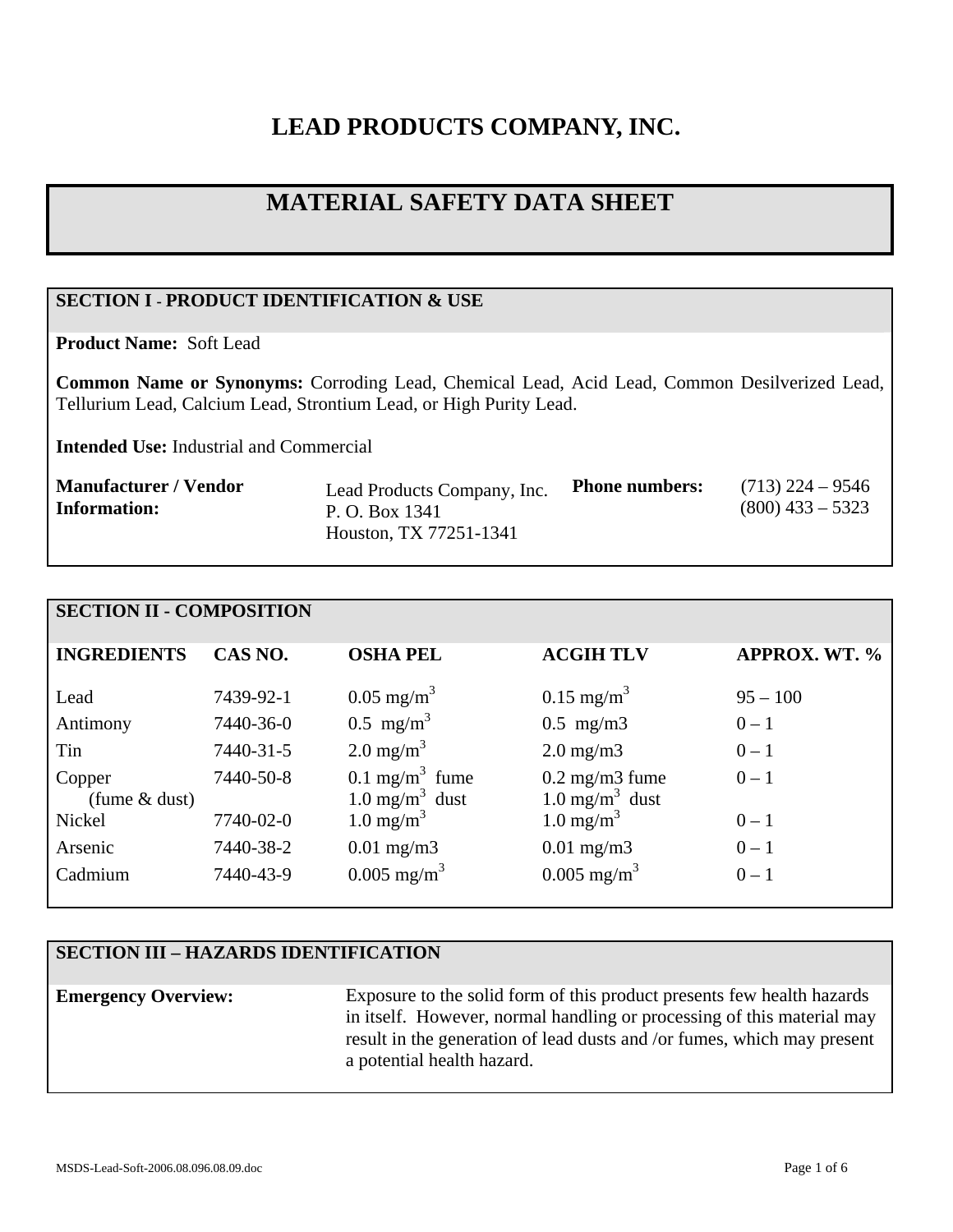#### **SECTION III – HAZARDS IDENTIFICATION (continued)**

| <b>Acute Exposure:</b><br>(Severe Short-Term) | Acute overexposure to lead may lead to central nervous system<br>disorders, characterized by: weakness, vomiting, uncoordinated body<br>movements, drowsiness, seizures, coma & death. It should be<br>recognized that exposures of this magnitude in an industrial<br>environment are extremely unlikely.                                                                                                                                                                                                     |  |  |
|-----------------------------------------------|----------------------------------------------------------------------------------------------------------------------------------------------------------------------------------------------------------------------------------------------------------------------------------------------------------------------------------------------------------------------------------------------------------------------------------------------------------------------------------------------------------------|--|--|
| <b>Chronic Exposure:</b><br>(Prolonged)       | Chronic overexposure to lead can result in systemic lead poisoning with<br>symptoms of: metallic taste, anemia, insomnia, weakness, constipation,<br>abdominal pain, gastrointestinal disorders, joint and muscle pains, and<br>muscular weakness, and may cause damage to the blood-forming,<br>nervous kidneys & reproductive systems. Damage may include<br>reduced fertility in both men and women, damage to the fetus of<br>exposed pregnant women, anemia, muscular weakness and kidney<br>dysfunction. |  |  |
| <b>Carcinogenicity:</b>                       | <b>IARC:</b> Yes<br>NTP: Yes<br><b>OSHA:</b> Yes                                                                                                                                                                                                                                                                                                                                                                                                                                                               |  |  |
| Eye:                                          | Dust, vapor and/or fume may cause irritation.                                                                                                                                                                                                                                                                                                                                                                                                                                                                  |  |  |
| <b>Skin Contact:</b>                          | Dust, vapor and/or fume may cause irritation.                                                                                                                                                                                                                                                                                                                                                                                                                                                                  |  |  |
| <b>Skin Absorption:</b>                       | Dust, vapor and/or fume are not readily absorbed through the skin.                                                                                                                                                                                                                                                                                                                                                                                                                                             |  |  |
| <b>Inhalation:</b>                            | Dust, vapor and/or fume may be irritating to the respiratory system, and<br>can result in both acute and chronic overexposure.                                                                                                                                                                                                                                                                                                                                                                                 |  |  |
| <b>Ingestion:</b>                             | Dust, vapor and/or fume may be absorbed through the digestive system,<br>and can result in both acute and chronic overexposure.                                                                                                                                                                                                                                                                                                                                                                                |  |  |

#### **SECTION IV- EMERGENCY AND FIRST AID PROCEDURES**

| Eye:                      | Flush well with running water to remove particulate(s). If irritation  |
|---------------------------|------------------------------------------------------------------------|
|                           | persists, get medical attention.                                       |
| <b>Skin Contact:</b>      | Follow normal hygiene $\&$ first aid procedures - wash with soap and   |
|                           | water.                                                                 |
| <b>Inhalation:</b>        | Remove from exposure. Get medical attention if experiencing effects of |
|                           | overexposure. See Section III.                                         |
| <b>Ingestion:</b>         | Give water; induce vomiting only in a conscious non-convulsing         |
|                           | individual; obtain immediate medical attention.                        |
| <b>Note to Physician:</b> |                                                                        |

Lead and its inorganic compounds are neurotoxins which may produce peripheral neuropathy. For an overview of the effects of lead exposure, consult Occupational Safety and Heath Administration (OSHA) Appendix A of occupational exposure to lead (29 CFR 1910.1025). Tin and its inorganic compounds are primary chemical irritants of the skin, and stannic oxide has been shown to cause benign pneumoconiosis. Inhalation of copper dust has caused, in animals, hemolysis of the red blood cells, deposition of hemofusion in the liver and pancreas, and injury to the lung cells. Copper is not normally toxic when ingested orally in amounts expected from occupational exposure. Exposure to copper dust, vapor or fumes may cause metal fume fever.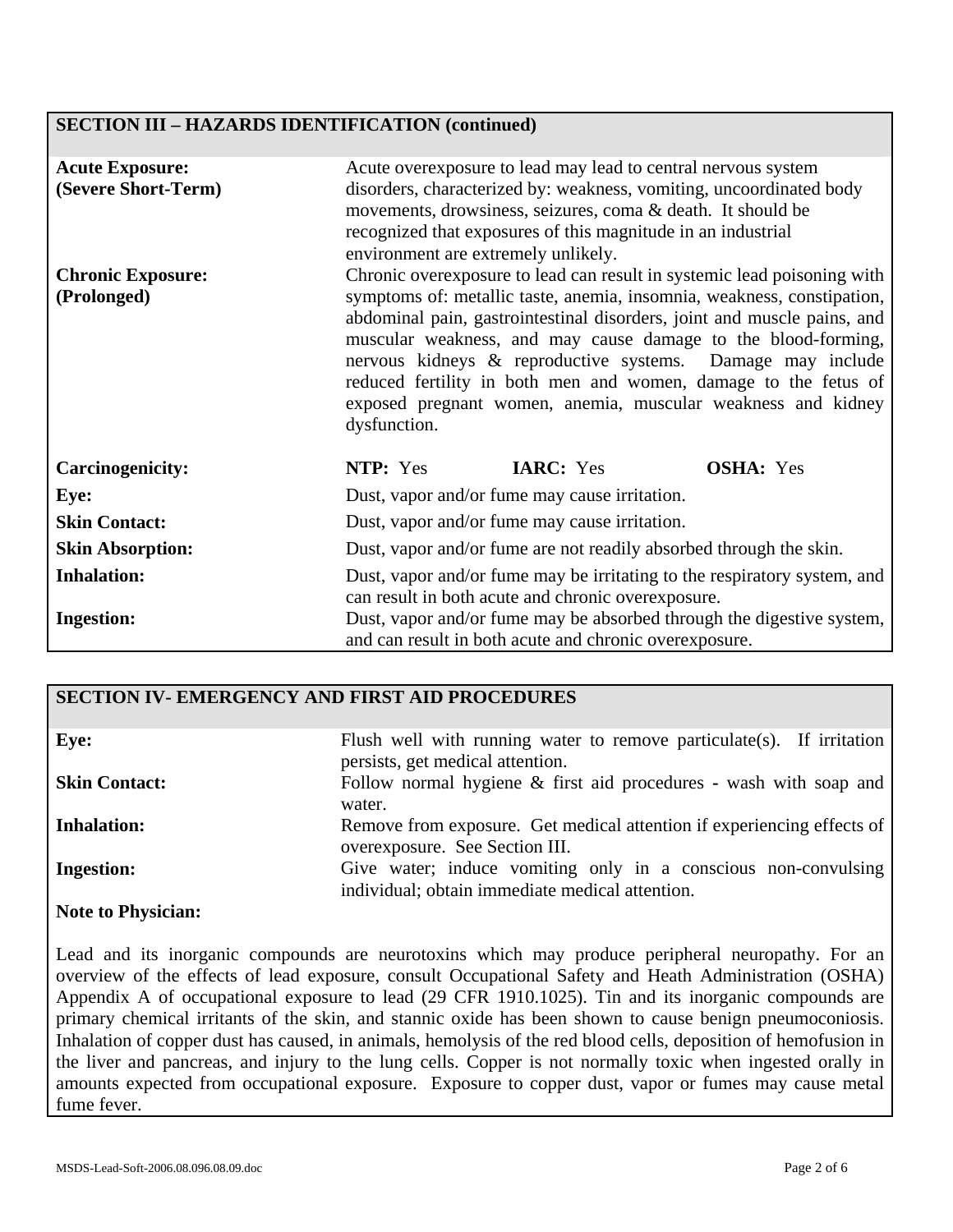#### **SECTION IV- EMERGENCY AND FIRST AID PROCEDURES (continued)**

Calcium and strontium compounds should be considered toxic only when they contain toxic substances. Calcium oxide and strontium oxide can be irritating to the skin, eyes, and mucous membranes. Aluminum powder causes pneumoconiosis in humans when inhaled as a very fine powder in massive concentrations.

#### **Additional Information**

Pre-employment medical evaluations are recommended for large users of this product (required at contaminant exposure levels exceeding the lead allowable - see OSHA Lead Standard, 29 CFR 1910.1025). Attention should be directed to skin, eyes, respiratory tract, blood, kidneys, pulmonary function and neurological health.

Periodic medical examinations should be repeated on an annual basis for those employees exposed to potentially hazardous levels of this product. Please consult the U.S. OSHA lead standard (29 CFR 1910.1025) for specific guidance; periodic medical examinations are required under certain circumstances.

U.S. OSHA biological limit for blood lead level as prescribed at U.S. OSHA standard 29 CFR 1910.1025.

#### **SECTION V- FIRE AND EXPLOSION HAZARD INFORMATION**

| <b>Flash point:</b>                      | Non-flammable                                                                                                      |
|------------------------------------------|--------------------------------------------------------------------------------------------------------------------|
| <b>Flammable limits:</b>                 | Not applicable                                                                                                     |
| <b>Extinguishing media:</b>              | Dry chemical, CO2 should be used on surrounding fire.                                                              |
|                                          | Do not use water on fires where molten metal is present.                                                           |
| <b>Special fire fighting procedures:</b> | Use approved full-face piece self-contained breathing apparatus & full<br>protective clothing if involved in fire. |
| Unusual fire $\&$ explosion              | Molten metals produce fume/dust/mist that may be toxic $\&$ /or                                                    |
| hazards:                                 | respiratory irritants. Products or dust can react vigorously w/strong<br>oxidizing agents.                         |

#### **SECTION VI – ACCIDENTAL RELEASE MEASURES**

| <b>Spill or Leak Procedures:</b> | 1) Material in dust form - minimize exposure. Clean-up using dustless<br>methods (e.g., HEPA vacuum). Do not use compressed air.<br>2) Place in closed labeled containers for recycling or disposal.<br>3) Keep out of waterways. |  |
|----------------------------------|-----------------------------------------------------------------------------------------------------------------------------------------------------------------------------------------------------------------------------------|--|
|                                  | Note: Response personnel should wear protective clothing &<br>respiratory protection where dust/fume exposure exists.                                                                                                             |  |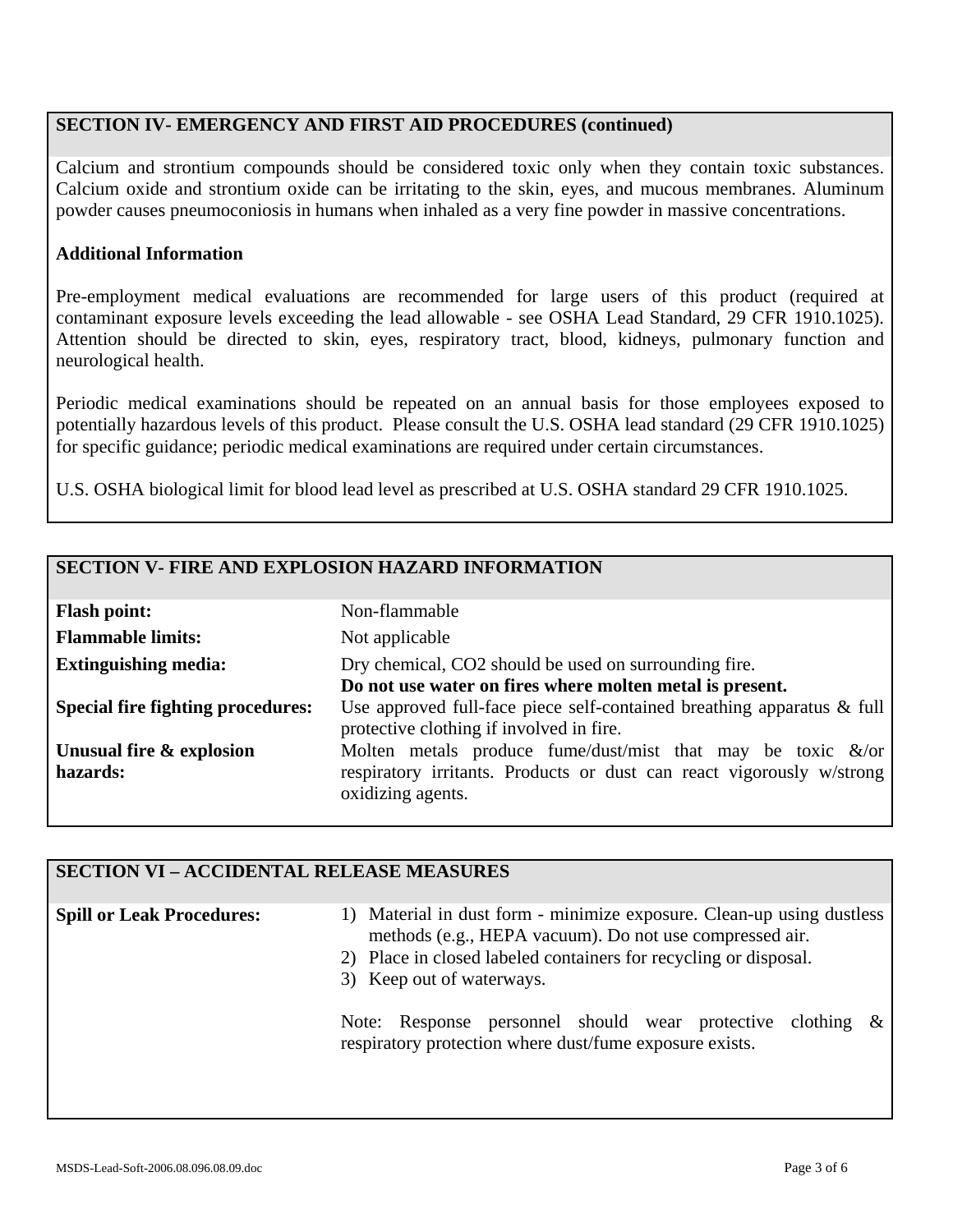#### **SECTION VII – HANDLING & STORAGE**

**Handling Information:** Practice good housekeeping procedures to prevent dust accumulations. Keep material dry, where accidental contact with acids is not possible. Avoid storage near incompatible materials (see Section X). Avoid skin contact and keep away from children & their environment, feed products, food products and domestic animals.

**Other Precautions**: Special attention is drawn to the requirements of the U.S. OSHA Lead Standard (29 CFR 1910.1025) and Respirator Standard (29 CFR 1910.134) should airborne exposures exceed the U.S. OSHA Action Level (AL) or PEL. Inadvertent contaminants to product such as moisture, ice, snow, grease, or oil can cause an explosion when charged to a molten metal bath or melting furnace (preheating metal should remove moisture from product).

#### **SECTION VIII – EXPOSURE CONTROLS / PERSONAL PROTECTION**

**Respiratory Protection**: Respiratory protection is required where airborne exposures exceed U.S. OSHA /ACGIH permissible air concentrations. Respirator selection shall be made in accordance with the U.S. OSHA Occupational Exposure Standard for Lead at 29 CFR 1910.1025 and the Respiratory Protection Standard at 29 CFR 1910.134.

**Ventilation**: Good general dilution ventilation or ventilation, as described in "industrial ventilation, a manual of recommended practice", by the American Conference of Governmental Industrial Hygienists (ACGIH), is recommended in order to maintain exposure levels below the Threshold Limit Values (TLV's) specified by U.S. OSHA or other local or state regulations.

**Protective Gloves:** Recommended for prolonged contact/heat. Required above the lead PEL.

**Eye Protection:** Safety glasses or goggles are recommended where the possibility of getting dust particles in the eyes exists. A face shield is recommended in areas around molten metal.

**Other Protective Equipment:** Full protective clothing and shoes are required for employee exposure above the lead PEL. Other safety equipment should be worn as appropriate for the work environment. Keep work clothing separate from street clothes.

**Work/Hygienic Practices**: Do not permit eating, drinking, or the use of cosmetics or tobacco products while handling or processing material or while in work areas. Practice good personal hygiene procedures. Wash hands and face thoroughly before eating, drinking, applying cosmetics, or using tobacco products. Full protective clothing is to be worn by workers exposed to concentrations of lead dust/fume above the PEL, and showering is required before changing into street clothes. Keep work clothing separate from street clothes. Work clothes and equipment should remain in designated lead contaminated areas and never taken home or laundered with personal clothing. Avoid inhalation and ingestion of product, and activities which generate dust or fume. Keep melting temperatures as low as possible to minimize the generation of fumes.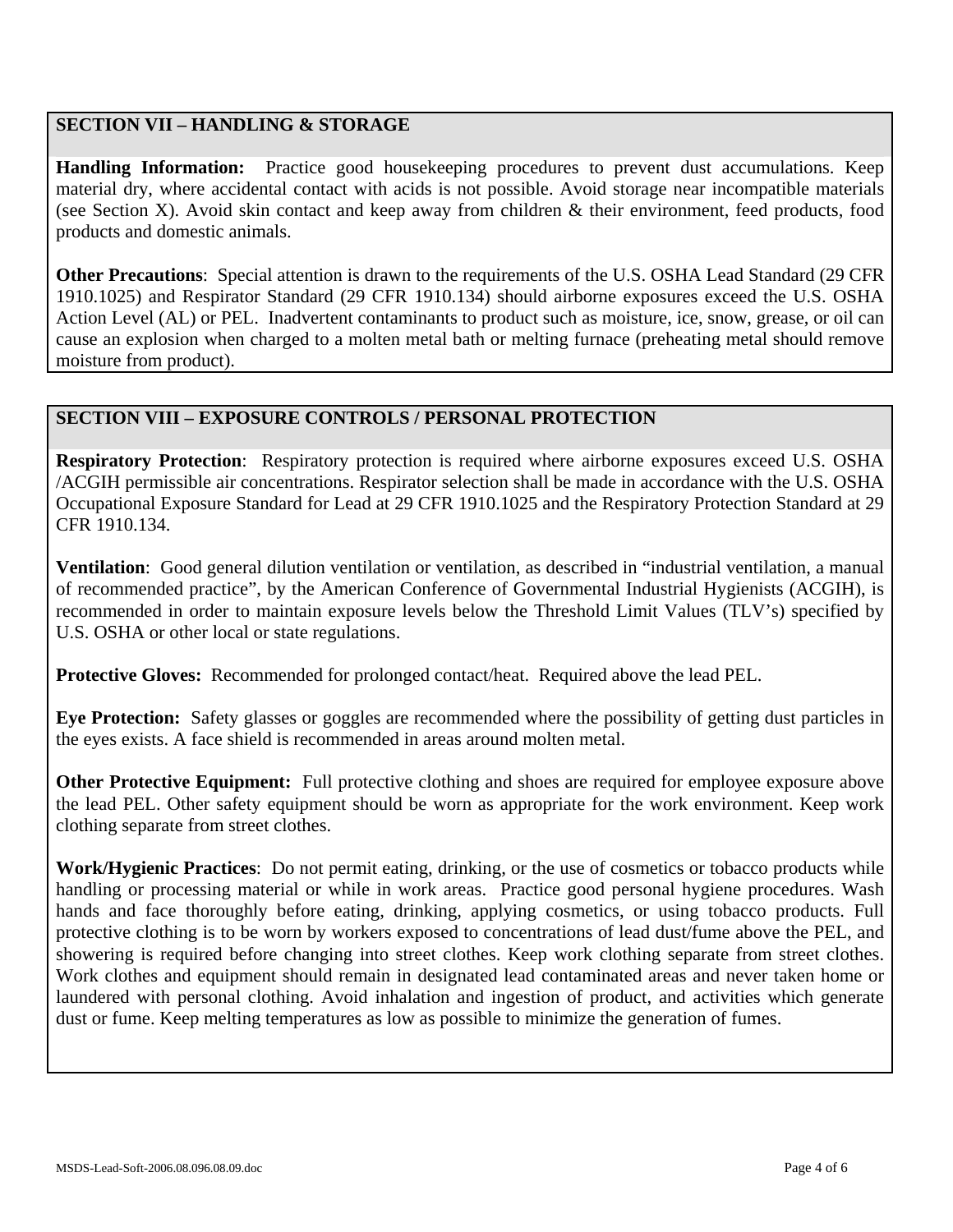#### **SECTION IX – PHYSICAL/ CHEMICAL CHARACTERISTICS**

| <b>Appearance At Normal Conditions:</b> | Metallic Silver Gray   |
|-----------------------------------------|------------------------|
| <b>Odor At Normal Conditions:</b>       | No Detectable Odor     |
| Specific Gravity $(H20 = 1)$ :          | $10.8 - 11.3$          |
| <b>Melting Point (Degrees F):</b>       | $>621^{\circ}$ F       |
| <b>Boiling Point (Degrees F):</b>       | $>$ 2709 $^{\circ}$ F  |
| <b>Solubility In Water:</b>             | Insoluble - negligible |
| <b>Evaporation Rate</b>                 | Not Applicable         |
| <b>Vapor Density:</b>                   | Not Applicable         |
| <b>Vapor Pressure:</b>                  | Not Applicable         |
| $pH$ :                                  | Not Applicable         |

| <b>SECTION X - STABILITY &amp; REACTIVITY</b>                                             |                                                                                                                                                                                                               |
|-------------------------------------------------------------------------------------------|---------------------------------------------------------------------------------------------------------------------------------------------------------------------------------------------------------------|
| <b>Stability:</b>                                                                         | <b>Stable</b>                                                                                                                                                                                                 |
| <b>Conditions To Avoid:</b>                                                               | Accidental contact with acids or strong oxidizers                                                                                                                                                             |
| <b>Incompatibility:</b>                                                                   | Strong oxidizers, hydrogen peroxide, active metals - sodium,<br>potassium. Powdered lead fused with ammonium nitrate may cause a<br>violent reaction.<br>Never mix molten metal with water - it will explode. |
| <b>Hazardous Decomposition</b><br><b>By Products:</b><br><b>Hazardous Polymerization:</b> | Heavy metal oxide fumes, vapors, and/or dust may be generated at<br>high temperatures.<br>Will not occur                                                                                                      |

#### **SECTION XI – DISPOSAL CONSIDERATIONS**

**Waste disposal methods:** May have value if recycled. Dispose of toxic substances & hazardous wastes in accordance with all federal, state and/or local disposal or discharge regulations. Under the Resource Conservation and Recovery Act (RCRA), it is the responsibility of the user of the product to determine, at the time of disposal, whether the product falls under the RCRA as a hazardous waste. This is because product uses, transformations, synthesis, mixtures, etc. may cause the resulting end-product to be classified as hazardous.

# **SECTION XII – TRANSPORTATION INFORMATION U.S. DOT Shipping Name:** Not regulated by U.S. DOT as shipped Hazard Class: Not Applicable **UN / ID No.** Not Applicable **U.S. DOT Label (s)** Not Applicable